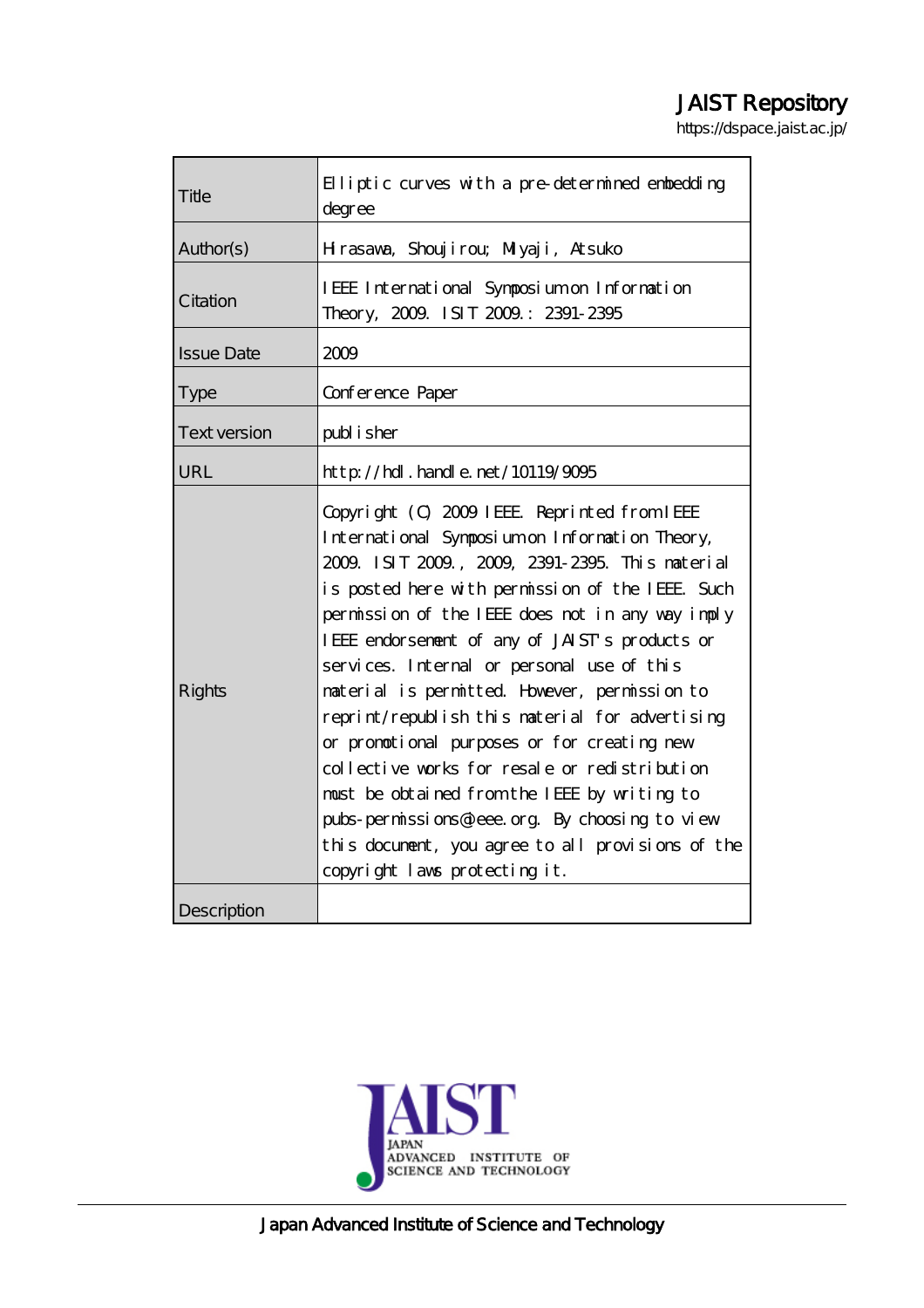# Elliptic Curves with a Pre-determined Embedding Degree

Shoujirou Hirasawa Japan Advanced Institute of Science and Technology 1-1 Asahidai, Nomi, Ishikawa 923-1292 Japan

Atsuko Miyaji Japan Advanced Institute of Science and Technology 1-1 Asahidai, Nomi, Ishikawa 923-1292 Japan Email: miyaji@jaist.ac.jp

*Abstract*—A pairing over an elliptic curve  $E(\mathbb{F}_{p^m})$  to an extension field of  $\mathbb{F}_{n^{mk}}$  has begun to be attractive in cryptosystems, where  $k$  is called the embedding degree. The cryptosystems using a pairing are called the pairing-based cryptosystems. The embedding degree  $k$  is also an indicator of the relationship between the elliptic curve Discrete Logarithm Problem (ECDLP) and the Discrete Logarithm Problem (DLP), where ECDLP over  $E(\mathbb{F}_{p^m})$  is reduced to DLP over  $\mathbb{F}_{p^{mk}}$ . An elliptic curve is determined by  $j$ -invariant or order, however the explicit condition between these parameters and an embedding degree has been described only in some degrees. In this paper, we investigate a new condition of the existence of elliptic curves with pre-determined embedding degrees, and present some examples of the elliptic curves over 160-bit, 192-bit and 224-bit  $\mathbb{F}_{p^m}$ .

#### I. INTRODUCTION

A pairing over an elliptic curve  $E(\mathbb{F}_{p^m})$  to an extension field of  $\mathbb{F}_{n^{mk}}$  is originally used to solve the Elliptic Curve Discrete Logarithm Problem (ECDLP) by reducing ECDLP on  $E(\mathbb{F}_{p^m})$ to Discrete Logarithm Problem (DLP) on  $\mathbb{F}_{n^{mk}}$  [7], where *k* is called the embedding degree. The embedding degree *k* is an indicator of the security of ECDLP, where the security level of ECDLP over  $E(\mathbb{F}_{p^m})$  is the same as that of DLP over  $\mathbb{F}_{n^{mk}}$ . Recently, the pairing over an elliptic curve  $E(\mathbb{F}_{n^m})$  has begun to be attractive in cryptosystems since it can achieve an ID-based cryptosystem [3] or etc. The cryptosystems using a pairing are called the pairing-based cryptosystems.

The elliptic curve  $E(\mathbb{F}_{p^m})$  is determined by j-invariant or order  $\sharp E(\mathbb{F}_{p^m})$ . The relationship, however, between j,  $\sharp E(\mathbb{F}_{n^m})$  and the embedding degree k has been described only in some degrees such as  $k = 3, 4, 6, 10$ , or 12. Generally, the embedding degree *k* for a prime-order elliptic curve is  $k \approx n$ where  $n = \sharp E(\mathbb{F}_{p^m})$  [1].

A lot of studies to construct elliptic curves having small embedding degrees, such as  $k = 2, 3, 4, 5, 6, 10$  and 12, have been investigated. Miyaji, Nakabayashi and Takano [8] have proposed ordinary elliptic curves with embedding degrees  $k = 3$ , 4 and 6. Galbraith, Valenca, Mackee [5] have presented the factorization of cyclotomic polynomials with degrees 5, 10 and 12, and applied the results [8] to a hyperelliptic curve. Freeman [4] and Barretto and Naehrig [2] have constructed ordinary elliptic curves with embedding degree  $k = 10$  and  $k = 12$  using [5], respectively. In addition, Hitt [6] has investigated a Jacobian of hyperelliptic curve  $J_C/\mathbb{F}_{2^m}$  and discussed the way to decide the embedding degree *k* of

 $J_c(\mathbb{F}_{2^m})$  from the order of p in  $\mathbb{Z}_n$ , where n is the largest prime divisor of  $\sharp J_C(\mathbb{F}_{2^m})$ . Hitt also gave some examples of  $\sharp J_C(\mathbb{F}_{2m})$  with the embedding degree  $k < (\log p^m)^2$ , but did not give concrete  $J_C/\mathbb{F}_{2^m}$  themselves This result cannot construct  $\sharp J_C(\mathbb{F}_{2m})$  with  $\rho = \frac{\sharp J_C(\mathbb{F}_{2m})}{n} \approx 1$ . Because this results restrict the relation between trace, definition field, and the largest prime divisor. Furthermore, this result suffers from reduction to the actual minimum embedding degree. As a result, the actual security level of all this results is reduced to  $\frac{1}{23} - \frac{1}{3}$  of their original security level.

In this paper, we apply [6] to the case of elliptic curves, and prove the existence of elliptic curves with pre-determined embedding degrees and resolves the above problem. In fact, we improve Hitt's results from the point of view of  $\rho$ -value and the actual minimum security. As for  $\rho$ -value, we do not place any restrictions on the relation between trace and definition field. As a result, we can construct elliptic curves with  $\rho = 1$ . Furthermore, we can enjoy the case of prime field  $\mathbb{F}_p$ , and, thus, our results do not suffer from reduction to the minimum embedding degree. We also present some examples of prime orders of elliptic curves over 160-bit, 192-bit and 224-bit  $\mathbb{F}_p$ and embedding degrees.

This paper is organized as follows. Section II summarizes known facts on elliptic curves. In Section III, we review the previous results. Our main contribution appears in Section IV, where we show how to give orders of elliptic curves with pre-determined embedding degree. with pre-determined embedding degree. In Section V, we present some experimental results based on Section IV. Section VI compares our results with Hitt's results. Conclusion follows in Section VII.

#### II. PREPARATION

This section summarizes the known facts on elliptic curves. Let  $p$  be a prime,  $m$  be a positive integer, and  $E$  be an elliptic curve defined over a finite field  $\mathbb{F}_{p^m}$ , where the trace t is defined  $t = p^m + 1 - \sharp E(\mathbb{F}_{p^m})$ . The embedding degree is defined as follows.

*Definition* 1: Let *E* be an elliptic curve over a finite field  $\mathbb{F}_{p^m}$  with  $\sharp E(\mathbb{F}_{p^m})$ , where *n* is set to the largest prime divisor of  $\sharp E(\mathbb{F}_{p^m})$ . The embedding degree of *E* is the smallest positive integer k such that  $n \mid p^{mk} - 1$ .

In other words,  $k$  is the minimal integer such that  $n \mid$  $\Phi_k(p^m)$ , where  $\Phi_k(X)$  is the k-th cyclotomic polynomial. As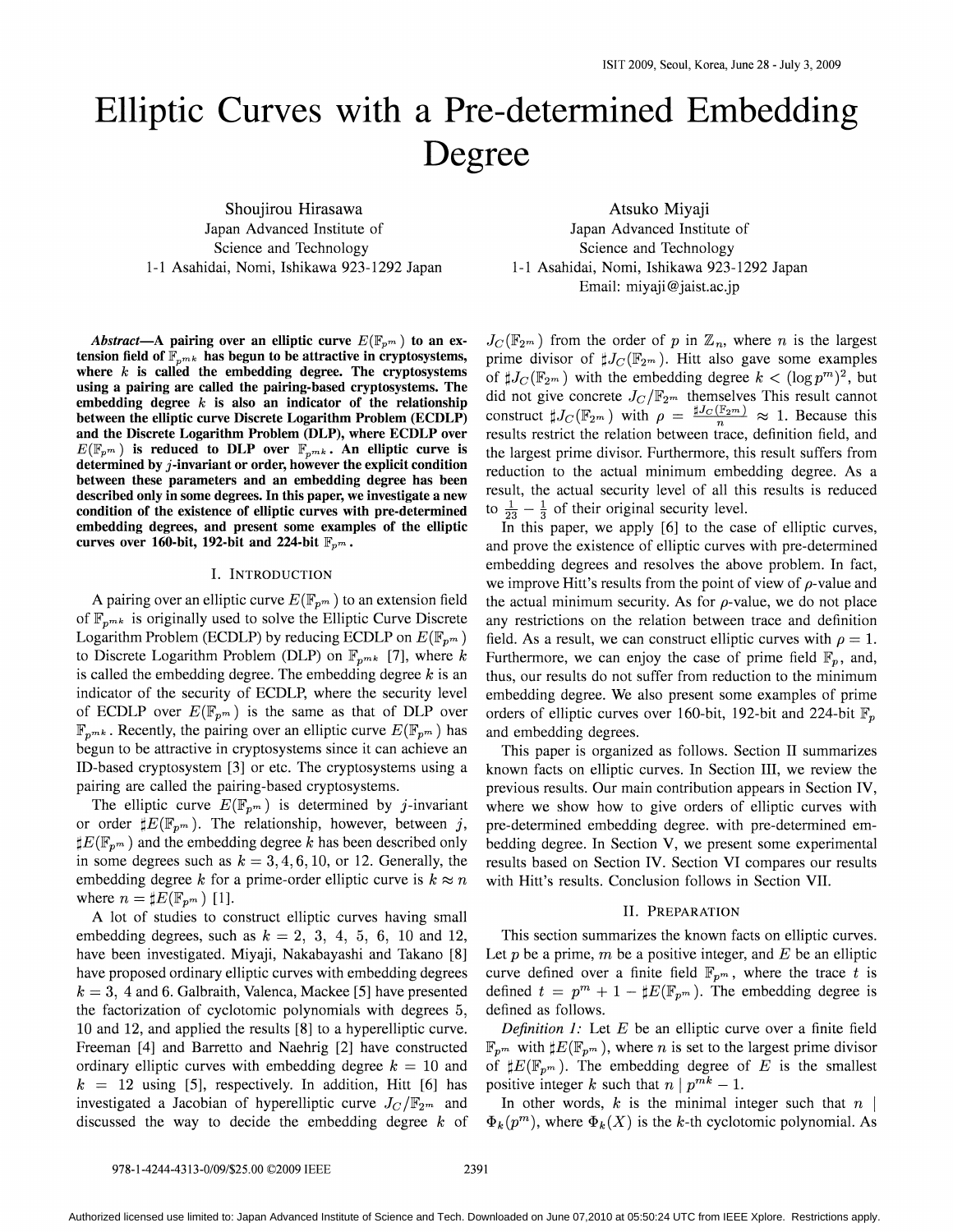for the embedding degree  $k$  of  $E$ , the following 4 conditions are equivalent to each other:

- 1) ECDLP over  $E(\mathbb{F}_{p^m})$  reduces to DLP over  $\mathbb{F}_{p^{mk}}$ .
- 2) k is the smallest positive integer such that  $n \mid p^{mk} 1$ .
- 3)  $\Phi_k(p^m) \equiv 0 \pmod{n}$ .
- 4)  $\Phi_k(t-1) \equiv 0 \pmod{n}$ .

Waterhouse's theorem [9] shows that an elliptic curve defined over  $\mathbb{F}_{p^m}$  of order  $p^m + 1 - t$  exists if and only if one of the following conditions holds:

- 1)  $t \not\equiv 0 \pmod{p}$  and  $t^2 \leq 4p^m$ .
- 2)  $m$  is odd and one of the following holds:
	- $-t=0$ ,
	- $-t^2 = 2p^m$  and  $p = 2$ ,
	- $-t^2 = 3p^m$  and  $p = 3$ .
- 3)  $m$  is even and one of the following holds:
	- $t^2 = 4p^m$ ,
	- $t^2 = p^m$  and  $p \not\equiv 1 \pmod{3}$ ,
	- $-t = 0$  and  $p \not\equiv 1 \pmod{4}$ .

#### III. PREVIOUS RESEARCH

We summarize previous results that determine the embedding degree explicitly by trace [8], [4], [2] and Hitt's results [6] in detail. Table 1 presents traces  $t$  of elliptic curves over  $\mathbb{F}_{n^m}$  with embedding degree k, where x are integers.

# *A. The hyperelliptic curve of*  $k < (\log p^m)^2$  [6]

Hitt investigates Jacobians of genus 2 curves  $J_C$  over  $\mathbb{F}_{2^m}$ . Hitt has shown that the embedding degree *k* of  $J_c(\mathbb{F}_{2m})$  is decided from the order of 2 in  $\mathbb{Z}_n$  (where *n* is the largest prime divisor of  $\sharp J_C(\mathbb{F}_{2^m})$ , and that  $k < (\log 2^m)^2$ . Here we present Hitt's results.

*Theorem 1 ([6]):* Let  $n = \frac{2^{2^r}L + 1}{2^{2^r}L + 1}$  be prime for  ${}^{\exists}r \geq 0$ , let  $L \geq 5$  be odd, and let *k* be the embedding degree of  $J_C(\mathbb{F}_{2^m})$ with respect to the largest prime divisor *n* of  $\sharp J_C(\mathbb{F}_{2^m})$ , where  $1 \leq m \leq 2^{r}(L-1)-1$  or  $(m, r) = (\frac{L+1}{2}, 0)$ . Then,  $k =$  $2^{r+1-i}$  when gcd(ord<sub>n</sub>(2), m) =  $2^{i}L$  (0  $\leq$ <sup>3</sup> i  $\leq$  r - 1), and  $k = 2^{r+1-i}L$  when  $gcd(ord_n(2), m) = 2^i$   $(0 \le i \le r+1)$ . Let us present Lemma shown in [6] that we will use later.

*Lemma* 1 *([6])*: Let m be a positive integer, p and  $n \neq p$ be primes, and let *k* be the smallest positive integer such that  $p^{mk} \equiv 1 \pmod{n}$ . Then  $k = \frac{\text{ord}_n(p)}{\text{gcd}(\text{ord}_n(p),m)}$ .

#### IV. THE PROPOSED METHOD

We propose a method to construct an elliptic curve with a pre-determined embedding degree  $k$ . The embedding degree of  $E(\mathbb{F}_{p^m})$  is determined by order of p in  $\mathbb{Z}_n$ , where  $n =$  $\sharp E(\mathbb{F}_{p^m})$  is prime. We will show that order of p in  $\mathbb{Z}_n$  is determined when  $n = \frac{a^{2^r L} + 1}{\lambda(a^{2^r} + 1)}$  for *r*,  $a, \lambda \in \mathbb{Z}$   $(r, \lambda \ge 0)$ and an odd prime L. We will set  $a = p$  or  $a = t - 1$  when we apply the following lemmas to decide the order of an elliptic curve.

The following lemma determines the order of a prime *p* over  $\mathbb{Z}_n$ .

*Lemma* 2: Let *r*, *a*,  $\lambda \in \mathbb{Z}$   $(r, \lambda \geq 0)$  and *L* be an odd prime. If  $n = \frac{a^{2r}L+1}{\lambda(a^{2r}+1)}$  and  $a^{2r} \not\equiv -1 \pmod{n}$ , then  $\text{ord}_n(a) = 2^{r+1}L.$  $\alpha(a) = 2^{r+1}L$ .<br> **Proof:** From  $n = \frac{a^{2^r L} + 1}{\lambda(a^{2^r} + 1)}$ , we have  $\lambda(a^{2^r} + 1)n = a^{2^r L} + 1$ . Thus, we get  $a^{2^r L} \equiv -1 \pmod{n}$ . This implies  $a^{2^{r+1} L} \equiv$ 1 (mod *n*), and, thus,  $\operatorname{ord}_n(a)$  |  $2^{r+1}L$ . Since *L* is prime, we get that either  $\operatorname{ord}_n(a) = 2^j$  or  $\operatorname{ord}_n(a) = 2^j L$   $(0 \leq^{\exists}$  $j \leq r + 1$ ). Suppose  $\text{ord}_n(a) = 2^{j}L$  ( $0 \leq \exists j \leq r$ ). Then,

 $a^{2^{j}}L \equiv 1 \pmod{n}$ , so  $a^{(2^{j}L)2^{r-j}} \equiv 1 \pmod{n}$  and, thus,  $a^{2^{r}L} \equiv 1 \pmod{n}$ . However, this contradicts the above fact that  $a^{2^r L} \equiv -1 \pmod{n}$ . Therefore,  $\text{ord}_n(a) \neq 2^j L$  (0  $\leq$  $\forall j \leq r$ ). Similarly, we easily get ord $_n(a) \neq 2^j$   $(0 \leq \forall j \leq r)$ . Suppose that  $\text{ord}_n(a) = 2^{r+1}$ . From the above fact that  $a^{2^r L} \equiv$  $-1$  (mod *n*), we get the following sequences:  $-1 \equiv a^{2^T L} \equiv$  $a^{2^{r+1}} a^{2^r (L-2)} = a^{2^r (L-2)} = a^{2^{r+1}} a^{2^r (L-4)} = \cdots = a^{2^r}$ (mod n) since *L* is an odd prime. However this contradicts  $a^{2^r} \not\equiv -1 \pmod{n}$ . Therefore, we have proved  $\text{ord}_n(a)$  $2^{r+1}L.$ 

From Lemmas 1 and 2, we get the following Lemma.

*Lemma* 3: Let *r*, *m*,  $\lambda$ , and  $a \in \mathbb{Z}$   $(r, m, \lambda \ge 0)$ , let *L* and *n* be odd primes, and let *k* be the smallest positive integer such that  $a^{mk} \equiv 1 \pmod{n}$ . If  $n = \frac{a^{2^r}L+1}{\lambda(a^{2^r}+1)}$  and  $a^{2^r} \not\equiv -1$  $(\text{mod } n)$ , then  $k = 2^{r+1-i}$  when  $\gcd(\text{ord}_n(a),m) = 2^{i}L$  $(0 \leq^{\exists} i \leq r+1)$ , and  $k = 2^{r+1-i}L$  when  $gcd(ord_n(a), m) =$  $2^i$   $(0 \leq \exists \ i \leq r+1).$ 

**Proof:** From the assumption of  $n = \frac{a^{2^T L}+1}{\lambda(a^{2^T}+1)}$  and  $a^{2^r} \not\equiv -1 \pmod{n}$ , we get  $\text{ord}_n(a) = 2^{r+1}L$  by Lemma 2. Thus,  $gcd(ord_n(a), m)$  |  $ord_n(a)$  and, therefore,  $gcd(ord_n(a), m) = 2^{i}L$  or  $2^{i}$  ( $0 \leq \exists i \leq r + 1$ ). Lemma 1 says that  $k = \frac{\text{ord}_n(a)}{\text{gcd}(\text{ord}_n(a), m)}$ . Therefore, we get  $k = 2^{r+1-i}$ <br>if  $\text{gcd}(\text{ord}_n(a), m) = 2^i L (0 \leq \exists i \leq r+1)$ ; and  $k = 2^{r+1-i} L$ else if  $gcd(ord_n(a), m) = 2^i \ (0 \leq \exists i \leq r+1).$ 

Applying Lemmas 2 and 3 on  $a = p$ ,  $t - 1$  we prove the following theorem that describes the relation between embedding degree and order.

*Theorem* 2: Let *r*, *m*,  $\lambda$ ,  $a \in \mathbb{Z}$   $(r, m, \lambda \ge 0)$ , let *L* be an odd prime,  $D = \gcd(\text{ord}_n(p), m)$ , and let *k* be embedding degree of  $E(\mathbb{F}_{p^m})$ . Then, the following two results hold:

- 1) Embedding degree *k* of  $E(\mathbb{F}_{p^m})$  is  $k = 2^{r+1-i}L$  when  $D = 2^{i}$   $(0 \le i \le r + 1)$  or  $k = 2^{r+1-i}$  when  $D =$  $2^{i}L$  ( $0 \leq i \leq r+1$ ) if  $\sharp E(\mathbb{F}_{p^m}) = \frac{p^{2^{r}L}+1}{\lambda(p^{2^r}+1)} = n$  is prime and  $p^{2^r} \not\equiv -1 \pmod{n}$ ;
- 2) The embedding degree *k* of  $E(\mathbb{F}_{p^m})$  is  $k = 2^{r+1}L$  if  $\sharp E(\mathbb{F}_{p^m}) = \frac{(t-1)^{2^r}L+1}{\lambda((t-1)^{2^r}+1)} = n$  and  $(t-1)^{2^r} \not\equiv -1$  $(mod \; n).$

**Proof:** (1). Apply  $a = p$  and  $\sharp E(\mathbb{F}_{p^m}) = n = \frac{p^{2^l}L + 1}{\lambda (n^{2^l} + 1)}$  to Lemma 3. Then *k* in Lemma 3 is the smallest positive integer such that  $p^{mk} \equiv 1 \pmod{n}$ . Therefore, embedding degree *k* of  $E(\mathbb{F}_{p^m})$  is  $k = 2^{r+1-i}L$  when  $D = 2^i$ , and  $k = 2^{r+1-i}$ when  $\overrightarrow{D} = 2^{i}L$ .

(2). Apply  $a = t - 1$ , and  $\sharp E(\mathbb{F}_{p^m}) = n = \frac{(t-1)^{2^r}L + 1}{\lambda((t-1)^{2^r}+1)}$ to Lemma 2. In this case,  $t = p^m + 1 - n$ , and, thus  $t 1 \equiv p^m \pmod{n}$ , which implies that  $(t-1)^k \equiv p^{mk} \equiv 1$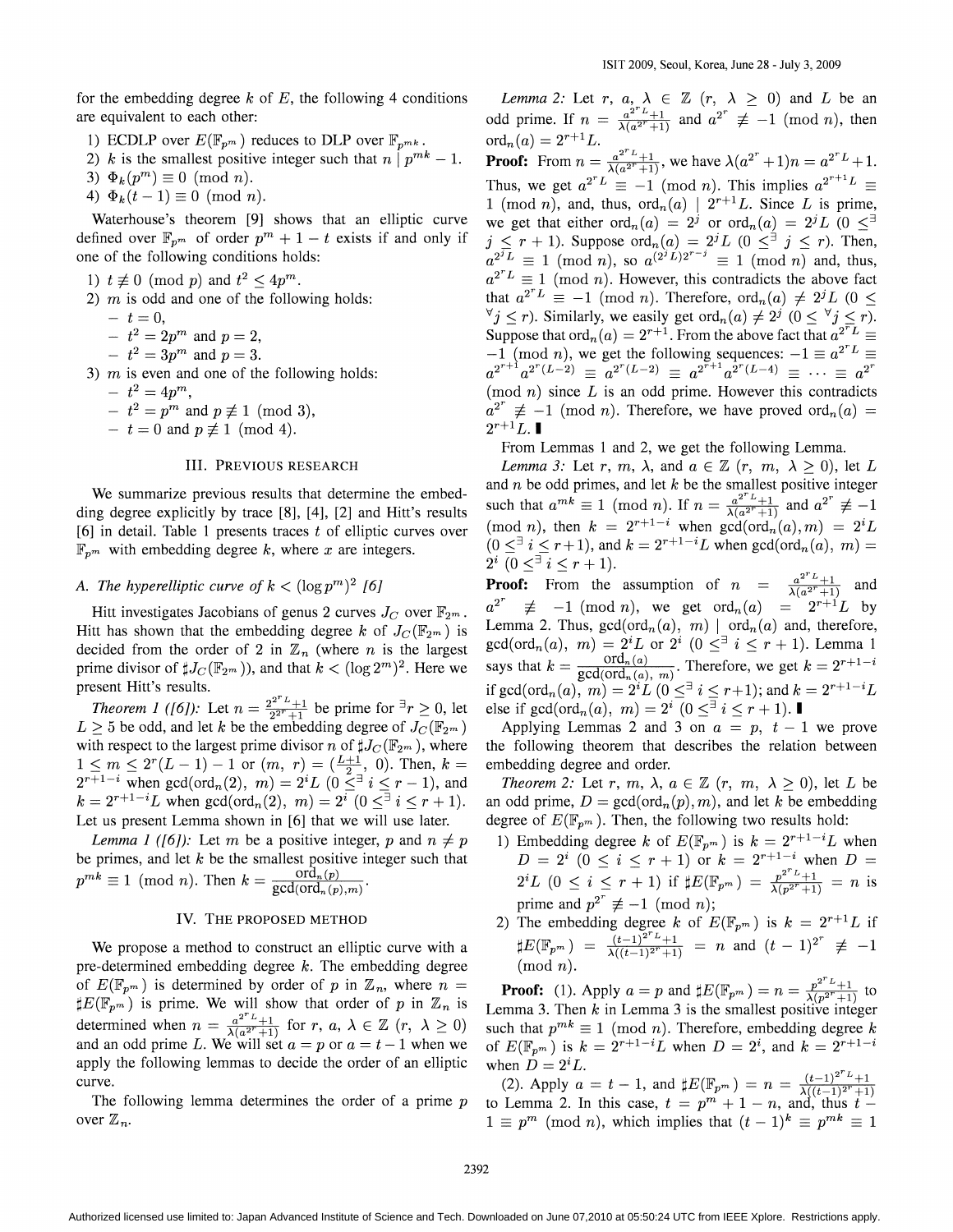| TABLE I                                      |  |  |  |  |  |  |  |  |
|----------------------------------------------|--|--|--|--|--|--|--|--|
| ELLIPTIC CURVES WITH SMALL EMBEDDING DEGREES |  |  |  |  |  |  |  |  |

|                          | κ  | $_{m}m$                          |                  |
|--------------------------|----|----------------------------------|------------------|
|                          |    | $12x^2 - 1$                      | $-1 + 6x$        |
| MNT-Curve <sup>[8]</sup> |    | $x^2 + x + 1$                    | $-x$ or $x+1$    |
|                          |    | $4r^2+1$                         | $1 + 2x$         |
| Freeman <sup>[4]</sup>   |    | $\sqrt{25x^4+25x^3+25x^2+10x+3}$ | $10x^2 + 5x + 3$ |
| BN-Curve <sup>[2]</sup>  | 12 | $36x^4 + 36x^3 + 24x^2 + 6x + 1$ | $6r^2$ $\perp$   |

(mod *n*). Thus, we get embedding degree  $k = \text{ord}_n(p^m)$  =  $\text{ord}_n(t-1) = 2^{r+1}L.$ 

In the next section, we give two algorithms to find elliptic curve parameters such as a definition field  $\mathbb{F}_p$ , order of  $\sharp E(\mathbb{F}_p) = n$ , and trace t, which have a pre-determined embedding degrees by using Theorem 2 and satisfy Waterhouse's theorem.

#### V. CONSTRUCTIONS OF  $E/\mathbb{F}_{p^m}$

We give two algorithms to find some of elliptic-curve parameters and experimental results. All experiments were done by using MATHEMATICA on a PC with pentium D 3.0 GHz and memory of 1.0 GB.

#### *A. The Basic Algorithm*

Let  $n = \sharp E(\mathbb{F}_{p^m}) = \frac{p^{2^r L} + 1}{\lambda(p^{2^r} + 1)}$  be a prime, where p and L are odd primes, and *r*,  $\vec{m}$  and  $\lambda$  are non negative integers. This means that *n* is a factor of  $\Gamma = \frac{p^{2^r}L + 1}{n^{2^r}+1}$ . A non-negative integer  $m$  can be restricted by the following Proposition.

*Proposition 1:* Let  $n = \sharp E(\mathbb{F}_{p^m})$  for an odd prime p and a positive integer m. If  $|t|$  satisfies the condition of Waterhouse, then  $m = \lfloor \log_n n \rfloor$  or  $\lfloor \log_n n \rfloor + 1$ .

**Proof:** Let  $m' = \lfloor \log_p n \rfloor$ . If  $m > m' + 1$ , then  $|t| = p^m + 1$  $1-n \ge p^m - p^{m-1} = (p-1)p^{m-1} > 2\sqrt{p^m}$ . If  $m < m'$ , then  $|t| = n - (p^m + 1) > p^{m'} - p^{m'-1} - 1 = (p-1)p^{m'-1} - 1 >$  $2\sqrt{p^m}$ . This contradict the condition of Waterhouse. From this, we get  $m = m'$  or  $m' + 1$ .

Here we present Algorithm 1, which applies  $a = p$  to Theorem 2.

*Algorithm* 1: • •

Input: An odd prime *L* and a non negative integer r.

Output: The embedding degree *k,* order *n,* definition field  $p^m$ , and the trace  $t$ .

1. Set an odd prime  $p$ .<br>2. Set  $\Gamma = \frac{p^{2^r}L + 1}{p^{2^r}+1}$ .

- 3. Set a large prime factor of  $\Gamma$  to  $n$ .
- 4. If  $p^{2^r} \equiv -1 \pmod{n}$ , then return to Step 1.
- 5. Set  $m' = \lfloor \log_n n \rfloor$ .
- 6. If  $m' + 1/2 < \log_n n$ , then  $m = m' + 1$ . Else  $m = m'$ .
- 7. Set  $t = p^m + 1 n$ .
- 8. If  $(p^m, n)$  does not satisfy the condition of Waterhouse, then return to Step 1.

9. Set 
$$
k = \frac{2^{r+1}L}{\gcd(2^{r+1}L,m)}
$$
.  
10. Output  $\{k, n, p^m, t\}$ .

Table II presents elliptic-curve parameters of  $p^m$ , *n*, *t* which satisfy Theorem 2 and the condition of Waterhouse. They are constructed by Algorithm 1 for  $0 \le r \le 1$ ,  $3 \le L \le 7$  and all 16-bit primes p.

Algorithm 1 does not work well, since it often fails in Step 8 for the following reason: In order to execute Step 3,  $\Gamma =$ *p*<sup>2*r*</sup><sub>*L*+1</sub></sub> =  $p^{2^r L} + p^{2^r (L-1)} - p^{2^r (L-2)} + \cdots + 1$  has to be almost prime with a prime factor *n*, which implies that  $n \approx \Gamma$ . On the other hand,  $p^m \approx n$  due to the condition of Waterhouse. Therefore,  $2^r(L - 1) \approx m$ . By combining these facts that  $n \approx \Gamma$  and  $p^m \approx p^{2^r(L-1)}$ , we get that  $|t| = |p^m + 1 - n| \approx$  $p^{\frac{L-2}{L-1}m} + \mathcal{O}(p^{\frac{L-3}{L-1}m})$ , which induces  $t^2 > 4p^m$  if  $p^m$  is large. Therefore, it fails in Step 8. As a result, only small  $p^m$  can be constructed, as we have shown in Table II.

TABLE II THE ELLIPTIC-CURVE PARAMETERS AND  $k$  (ALGORITHM 1)

| р     | r | L | $\boldsymbol{k}$ | n.    | m |        | ρ |
|-------|---|---|------------------|-------|---|--------|---|
| 71993 | 0 | 5 | 10               | 72341 |   | $-347$ |   |
| 74167 | 0 | 5 | 10               | 74531 |   | $-363$ |   |
| 76207 | 0 | 5 | 10               | 76441 |   | $-233$ |   |
| 81023 | 0 | 5 | 10               | 81401 |   | $-377$ |   |
| 65963 |   | 3 | 12               | 66373 |   | $-409$ |   |
| 81119 | 0 |   | 14               | 81677 |   | $-557$ |   |
| 81847 | O | 7 | 14               | 82223 |   | $-375$ |   |
| 75223 |   | 5 | 20               | 75721 |   | $-497$ |   |
| 78031 |   | 5 | 20               | 78121 |   | $-89$  |   |
| 83579 |   | 5 | 20               | 83621 |   | -41    |   |

#### *B. The Improved Algorithm*

In order to resolve the problem of Algorithm 1, we apply  $a = t - 1$  to Theorem 2. Then, the condition of Waterhouse usually holds for the following reason. In this case,  $\log n \approx$  $\log t^{2^r(L-1)}$ , thus any  $n, p^m$  and t satisfy  $n \approx t^{2^r(L-1)}$  $t^2$ , which implies that  $2\sqrt{n} > \sqrt{n} \geq t$ , where equality in  $t^{2^r(L-1)} \ge t^2$  holds if and only if  $(r, L) = (0, 3)$ . *Algorithm* 2: • •

Input: An odd prime *L* and a non negative integer  $r.$  (i.e. an embedding degree  $k = 2^{r+1}L.$ Output: Order  $n$ , a power of prime  $p^m$ , and trace *t.* 1. Set an odd integer  $t$  as a candidate of

<sup>1</sup>The total number of 16-bit primes are to 1649.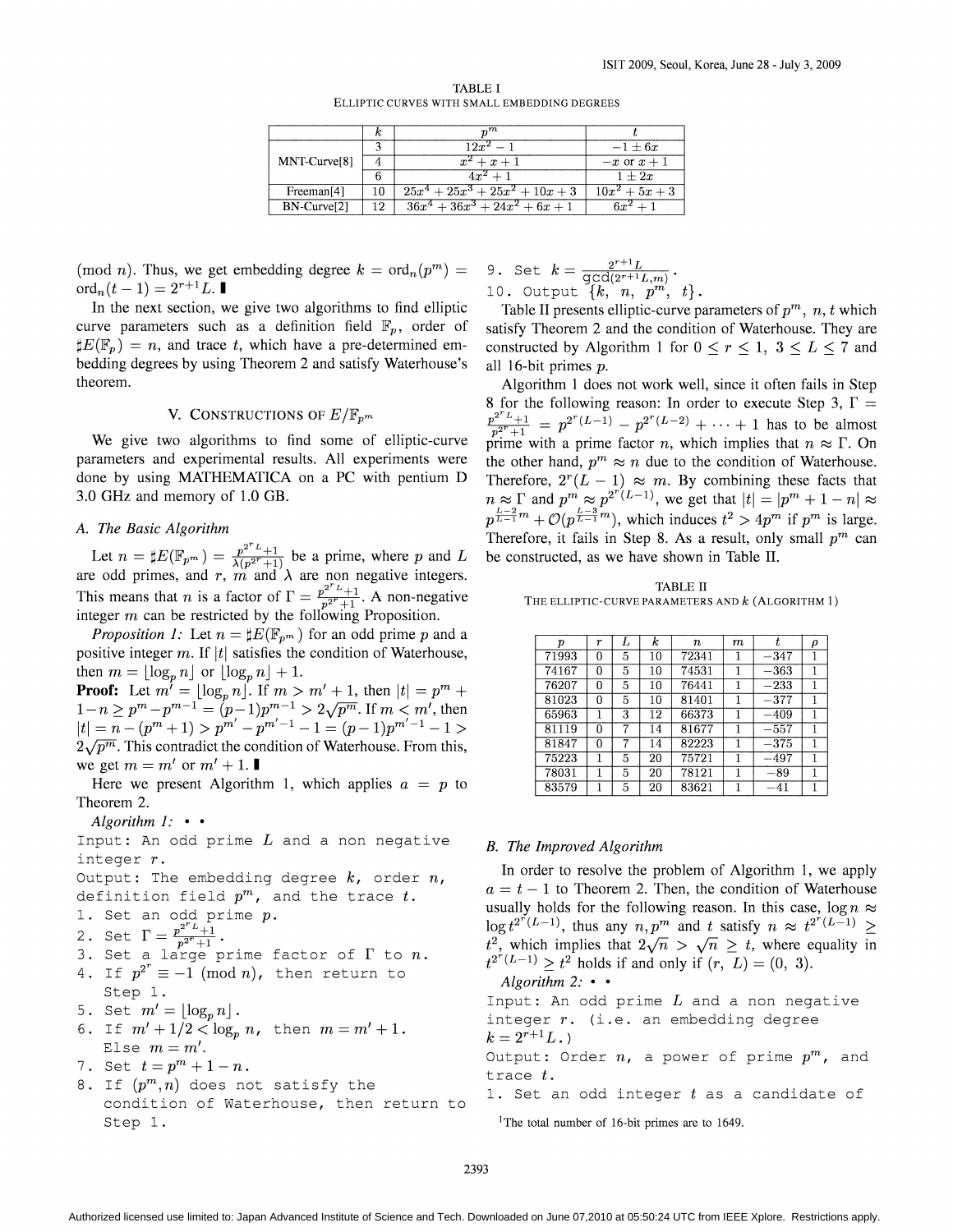trace, where the range of  $t$  is defined by the size of elliptic curves that we will need. The range is described below

- in detail  $\sum_{t=1}^{\infty}$  is the contact  $\Gamma = \frac{(t-1)^{2^r}L+1}{(t-1)^{2^r}+1}$ .
- 3. If  $\Gamma$  is not almost prime, then return to Step 1.
- 4. Set the largest prime factor of  $\Gamma$  to  $n$ and  $p^{m} = n + t - 1$ .
- 5. If  $p^m$  is not a power of prime, then return to Step 1.
- 6. If  $(t-1)^{2^r}\equiv -1 \pmod{n}$ , then return to Step 1.
- 7. Output {k, *n, p'"; t}.*

Let us investigate the range of *t.* Algorithm 2 sets  $E(E_{p^m}) = n = \frac{(t-1)^{2^r}L + 1}{\lambda((t-1)^{2^r}+1)},$  and, thus,  $\log p^m \approx 2^r(L - 1)$ 1) log *t*. Therefore, *t* is set to  $\frac{160}{2^r (L-1)}$  bits when we construct 160-bit elliptic curves.

#### c. *Experimental results*

Experiments are executed for  $m = 1$  and  $(r, L)$  as shown in Table III. Here we set  $m = 1$  since an elliptic curve over a prime field  $\mathbb{F}_p$  do not suffer from reduction to the minimum embedding degree.

Then, the range of  $t$  is determined by the above discussion in Section 5.2, where  $t$  runs over 100,000 kinds of random  $\frac{\log p}{2^{\infty}(L-1)}$ -bit integers. We constructed examples with 160, 192,  $224$ -bit  $p$ .

Table III shows the total number of elliptic-curve parameters constructed by Algorithm 2. The following are some examples.

160-bit elliptic curves

- (1)  $k = 10$ ,  $t = 1285693206491$ *q* == 273243221 2182434088 1531032711 6177600129 4482681101 *r* == 273243221 2182434088 1531032711 6177600000 8789474611
- $\rho=1$  $(k = 20, t = 1712607)$ 
	- *q* == 180499429 2421198963 8284539265 0495241704 2967749987
	- *r* == 180499429 2421198963 8284539265 0495241704 2966037381

$$
\rho = 1
$$

### 192-bit elliptic curves

(1)  $k = 14$  t = 7223820963

- *q* == 1912551 0159002005 2219431877 1995972452 4321251430 5346292063
- *r* == 1912551 0159002005 2219431877 1995972452 4321251429 8122471101

 $\rho=1$ 

- $(k = 28 t = -66881)$ *q* == 24447 5068599953 5868940457 2401483697 7022909801 1541952959
	- *r* == 24447 5068599953 5868940457 2401483697

$$
7022909801\ 1542019841
$$
  

$$
\rho = 1
$$

# 224-bit elliptic curves

- (1)  $k = 12$ ,  $t = -99243129329168669$ 
	- *q* == 1328859 1151679357 6485698850 6600860828 7715683196 7144571636 9719292167
		- *r* == 1328859 1151679357 6485698850 6600860828 7715683196 7154495949 9048460837
- $\rho=1$  $k = 20, t = -419108453$  $q = 15605638$  2326675970 2773190814 4467543753 5277124105 2130428296
	- 5529550667 *r* == 15605638 2326675970 2773190814 4467543753 5277124105 2130428296

$$
5948659121
$$

$$
o=1
$$

# VI. COMPARISON BETWEEN OUR RESULTS AND HITT'S RESULTS.

Let us compare our results with Hitt's results. Table IV shows the comparison between our results and [6]. Hitt has investigated Jacobians of genus 2 curves  $J_C$  over  $\mathbb{F}_{2^m}$  and some examples of the parameters for such curves over  $\mathbb{F}_{2^m}$ with embedding degrees  $k = 8, 13, 16, 23, 26, 37, 46$  and 52. However, Hitt's result cannot construct  $\rho = 1$  because the results restrict the relation between trace, definition field, and the largest prime divisor. Furthermore, the result suffers from reduction to the actual minimum embedding degree. As a result, the actual security level of all results is reduced to  $\frac{1}{23} - \frac{1}{3}$  of the original security level.

On the other hand, we improve on Hitt's ideas from the point of view of  $\rho$ -value and the actual minimum security. As for  $\rho$ -value, we do not place any restrictions on the relation between trace and definition field. As a result, we can construct elliptic curves with  $\rho = 1$ . Furthermore, we can enjoy the case of prime field  $\mathbb{F}_p$ , and, thus, our results do not suffer from reduction to the minimum embedding degree.

#### VII. CONCLUSION

We have proposed a method to construct elliptic curves with pre-determined embedding degrees. We also gave some examples of 160-bit, 192-bit and 224-bit elliptic curves.

#### ACKNOWLEDGMENT

This study is partly supported by Grant-in-Aid for Scientific Research  $(B)$  19650002) and the Mitsubishi Foundation. The authors express gratitude to anonymous referees for invaluable comments.

#### **REFERENCES**

[1] R. Balasubramanian and N. Koblitz, "The Improbability That an Elliptic Curve Has Subexponential Discrete Log Problem under the Menezes-Okamoto-Vanstone Algorithm", *Journal of CRYPTOLOGY,* 11 (1998), 141-145.